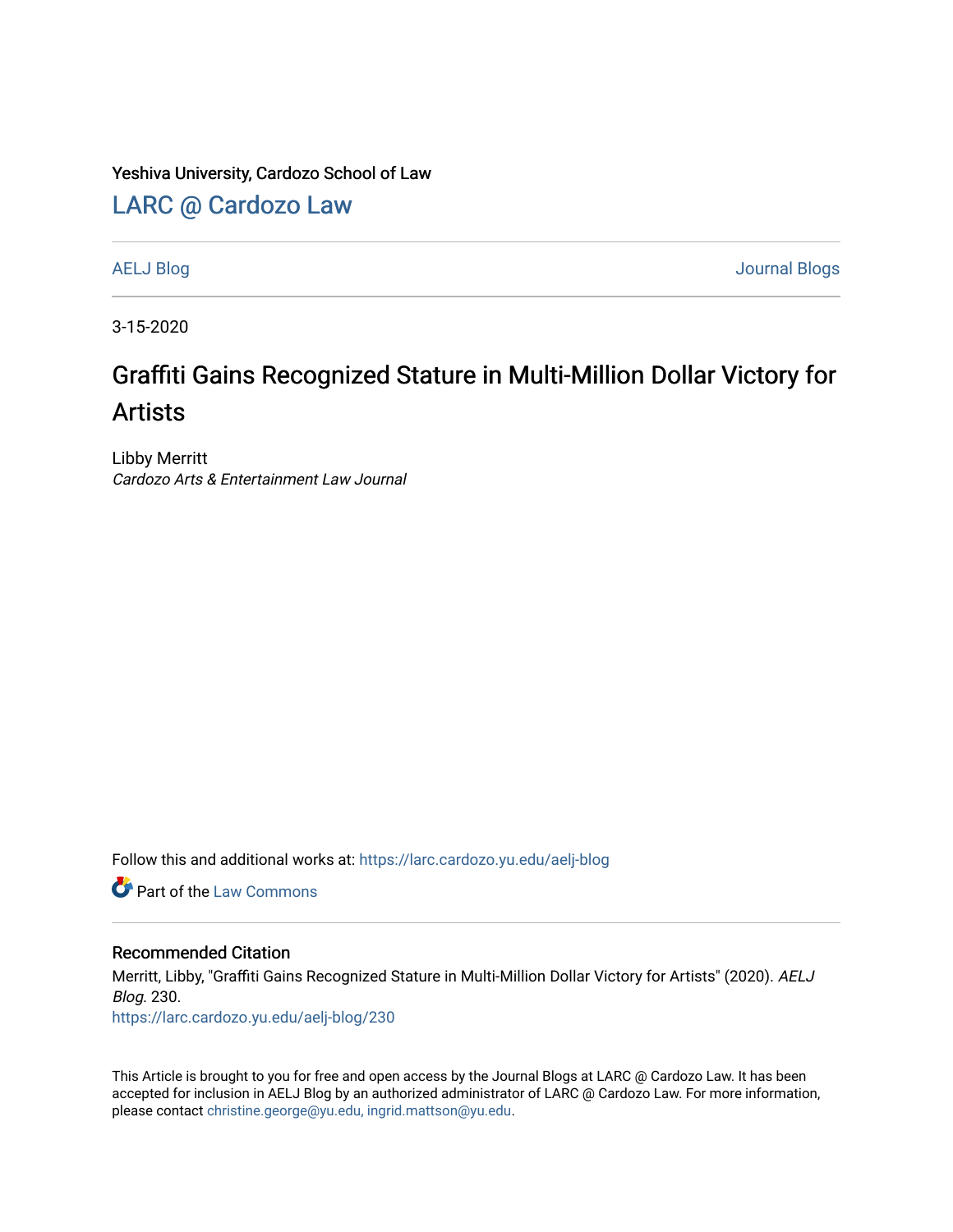## **Graffiti Gains Recognized Stature in Multi-Million Dollar Victory for Artists**

BY [LIBBY MERRITT/](https://cardozoaelj.com/author/libby-merritt/) ON MARCH 15, 2020



*Image by Nigel [Morris](https://www.flickr.com/photos/34639903@N03/) from [Flickr](https://www.flickr.com/)*

In 2002, developer Jerry Wolkoff invited aerosol artists to transform a series of dilapidated warehouse buildings that he owned in Long Island City, New York. Among those was distinguished aerosol artist Jonathan Cohen, enlisted as the curator to turn the warehouse into an exhibition space for artists and fill the walls with aerosol art. The site became known as "5Pointz," to represent the confluence of the five NYC boroughs and attracted global attention for aerosol art, drawing thousands of daily visitors and significant media coverage[.\[1\]](https://cardozoaelj.com/2020/03/15/graffiti-gains-recognized-stature-in-multi-million-dollar-victory-for-artists/#_ftn1)

In 2013, Cohen and other artists learned that Wolkoff sought to demolish 5Pointz to build luxury apartments on the site. Cohen applied to the New York City Landmark Preservation Commission to have 5Pointz designated a site of cultural significance, but the application was unsuccessful[.\[2\]](https://cardozoaelj.com/2020/03/15/graffiti-gains-recognized-stature-in-multi-million-dollar-victory-for-artists/#_ftn2) The group of artists proceeded by filing a lawsuit in federal court, seeking to prevent the destruction of the artwork. On the night of November 12, 2013, after the court denied plaintiffs' application for a preliminary injunction, Wolkoff proceeded with his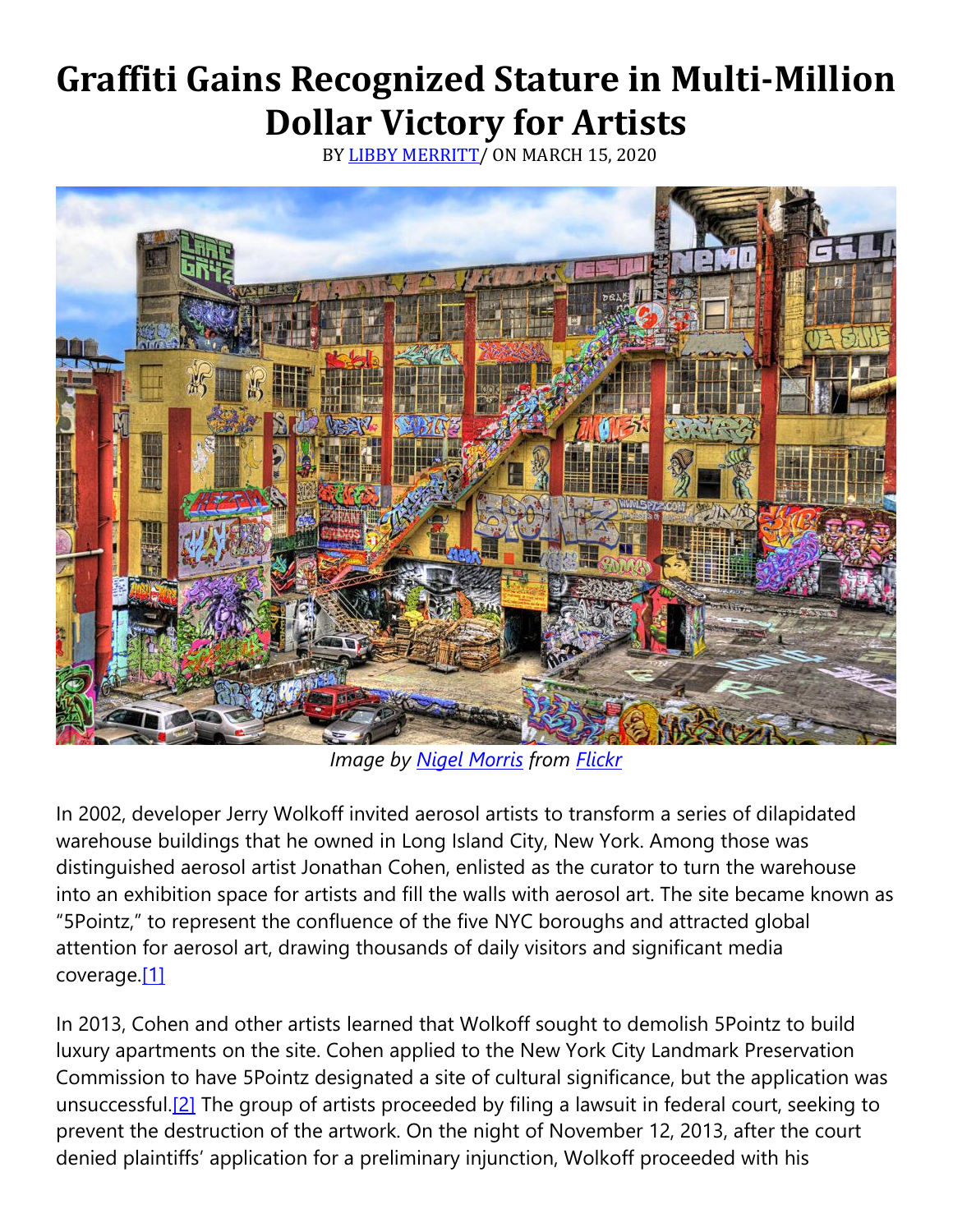destruction of the artwork and banned the artists from the site. Over the next few days, Wolkoff had whitewashed the art entirely.

The lawsuit filed by Cohen and other 5Pointz artists relied on the Visual Artists Rights Act of 1990 (VARA), the first federal copyright legislation granting moral rights to artists.<sup>[3]</sup> Among other protections, the statute grants authors of a "work of visual art" (photographs, paintings, sculptures, etc.) the right to prevent any intentional distortion, mutilation, or modification that would prejudice the author's honor or reputation, and to prevent the destruction of a work of art if it is of "recognized stature." $[4]$ 

By decision dated February 12, 2018, Judge Block held that 45 of the 49 works were of "recognized stature." Judge Block noted that these works were selected for permanence and prominence by the 5Pointz curator, and were noted in films, television shows, newspaper articles, and on social media. According to Judge Block, Mr. Wolkoff's whitewashing, without notice or a waiver of rights from the artists, was an infringement of the artists' moral rights. The court found the whitewashing "willful," and awarded maximum statutory damages in the amount of \$6,750,000.

On appeal, a panel of three judges unanimously affirmed Judge Block's judgment in favor of the artists[.\[5\]](https://cardozoaelj.com/2020/03/15/graffiti-gains-recognized-stature-in-multi-million-dollar-victory-for-artists/#_ftn5) First, the Second Circuit held that Judge Block correctly determined that temporary artwork may achieve "recognized stature" under VARA and that the aerosol artists' work had achieved that stature. Second, the court held that the district court did not err in finding the defendants willfully violated VARA or abuse its discretion in awarding \$6.75 million in statutory damages.<sup>[6]</sup>

In determining that the aerosol works at issue were of "recognized stature," the Second Circuit reasoned that "a work is of recognized stature when it is one of high quality, status, or caliber that has been acknowledged as such by a relevant community." $[7]$  The court further stated that "[t]he most important component of stature will generally be artistic quality" and "[t]he relevant community will typically be the artistic community, comprising art historians, art critics, museum curators, gallerists, prominent artists, and other experts."<sup>[\[8\]](https://cardozoaelj.com/2020/03/15/graffiti-gains-recognized-stature-in-multi-million-dollar-victory-for-artists/#_ftn8)</sup> Applying this standard, the Second Circuit found no clear error in Judge Block's determination that the artists demonstrated that their works achieved recognized stature.

The defendants argued that VARA does not apply to the aerosol works because the underlying protocol at 5Pointz was that the works were typically intended to be temporary. Rejecting this argument, the Second Circuit noted that nothing in VARA excludes temporary work from attaining recognized stature: "Wolkoff contends that the great majority of the works in question were temporary ones which, for that reason, could not meet the recognized stature requirement. We disagree. We see nothing in VARA that excludes temporary artwork from attaining recognized stature."[\[9\]](https://cardozoaelj.com/2020/03/15/graffiti-gains-recognized-stature-in-multi-million-dollar-victory-for-artists/#_ftn9) According to the court, as long as the work meets the Copyright Act's fixation requirement, it is conceivably eligible for VARA protection.<sup>[\[10\]](https://cardozoaelj.com/2020/03/15/graffiti-gains-recognized-stature-in-multi-million-dollar-victory-for-artists/#_ftn10)</sup>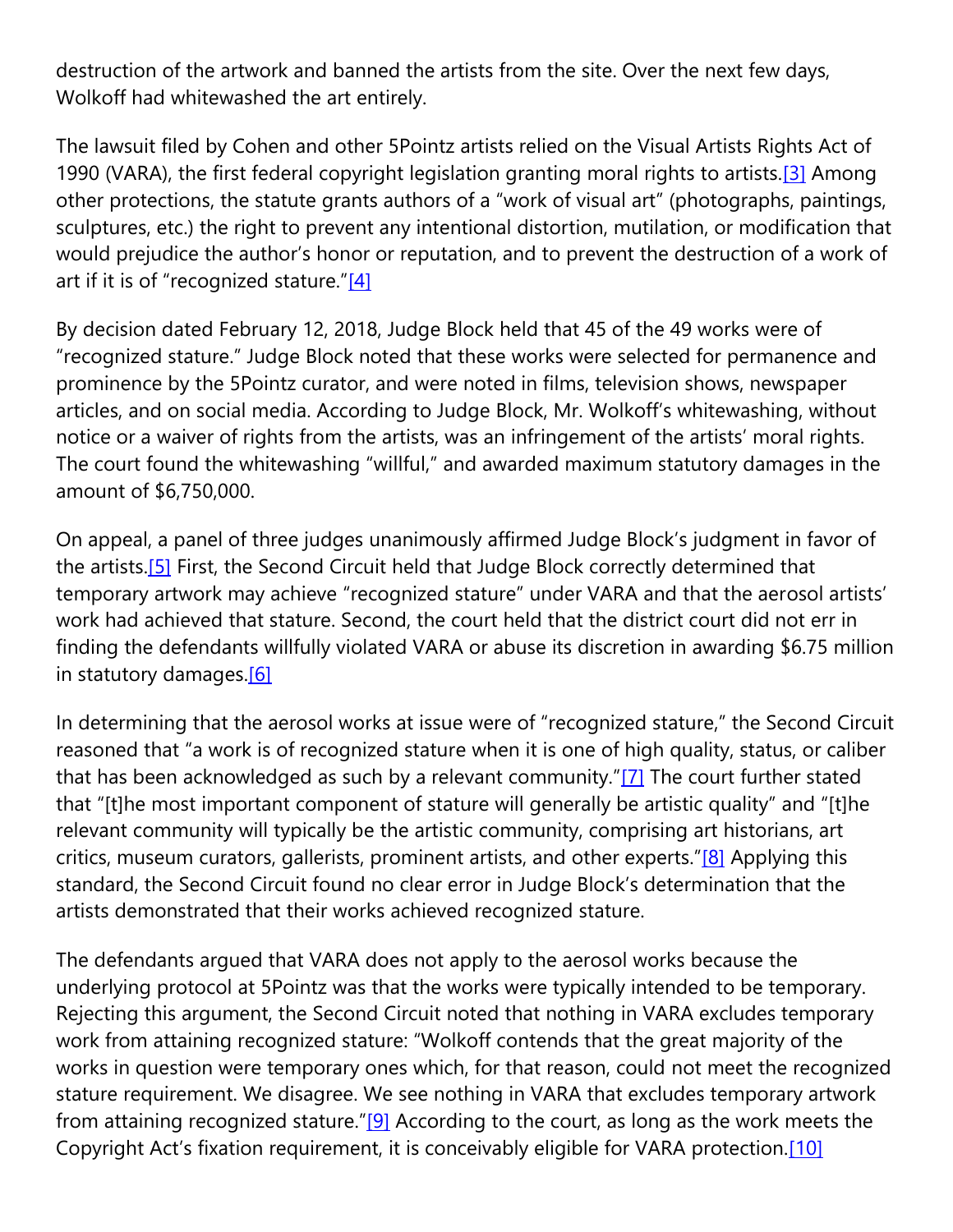Defendants also argued that there could be no VARA protection because the artists knew that 5Pointz may eventually be torn down, so they should have expected their work to be destroyed. For works incorporated into buildings that cannot be removed without being destroyed, the Copyright Act directs the property owner to obtain a written instrument signed by the artist and the building owner specifying that installation may subject the work to "destruction, distortion, mutilation, or other modification, by reason of its removal."[\[11\]](https://cardozoaelj.com/2020/03/15/graffiti-gains-recognized-stature-in-multi-million-dollar-victory-for-artists/#_ftn11) If the work can be removed safely, then the property owner must give the artist written notice of the planned demolition and allow the artist 90 days to remove the work or pay for its removal[.\[12\]](https://cardozoaelj.com/2020/03/15/graffiti-gains-recognized-stature-in-multi-million-dollar-victory-for-artists/#_ftn12) Wolkoff ignored these requirements and chose to whitewash the building instead.

The Defendants also challenged the statutory damages award. The Second Circuit ultimately found that Judge's Blocks decision to award the artists \$6.75 million (the maximum amount of \$150,000 in statutory damages for each of the 45 works) – was not an abuse of discretion. The Second Circuit analyzed each of the six factors considered in setting the amount of statutory damages: "(1) the infringer's state of mind; (2) the expenses saved, and profits earned, by the infringer; (3) the revenue lost by the copyright holder; (4) the deterrent effect on the infringer and third parties; (5) the infringer's cooperation in providing evidence concerning the value of the infringing material; and (6) the conduct and attitude of the parties."[\[13\]](https://cardozoaelj.com/2020/03/15/graffiti-gains-recognized-stature-in-multi-million-dollar-victory-for-artists/#_ftn13) The court noted that the sixth factor weighed heavily in favor of the maximum damages award given Wolkoff's misrepresentations to the trial court.

Wolkoff's misrepresentations to the court and the unique nature of the demolished property in this case had a substantial impact on the outcome. Namely, Wolkoff testified that he stood to lose millions of dollars in credits and possibly the entire project absent prompt demolition but later admitted only a possibility that a delay would have caused him financial loss. At trial, the artists established that the property owner had not even applied for a demolition permit until four months after the whitewashing, and that the property owner suffered no loss for the delay. Judge Block noted that, had the property owner not made the material misrepresentations at the outset of the case, he would have granted the artists the preliminary injunction.

Wolkoff not only misled the court by making false statements at the preliminary injunction hearing, but also whitewashed the art without warning, ignoring the 90-day notice period under VARA. These willful violations warranted the court's hefty award in favor of the artists.

The facts of this case are unique, and it is unclear whether or not they will have a wider impact. However, the notion that significant statutory damages can be awarded in a VARA case even where actual damages cannot be proven could change the nature of these disputes[.\[14\]](https://cardozoaelj.com/2020/03/15/graffiti-gains-recognized-stature-in-multi-million-dollar-victory-for-artists/#_ftn14) The 5Pointz trial was a first-of-its-kind case that to some extent depends artistic interpretation, so Wolkoff could pose additional challenge to VARA on appeal. A petition for review might be granted if the high court views the ruling as a slippery slope.<sup>[15]</sup> Regardless,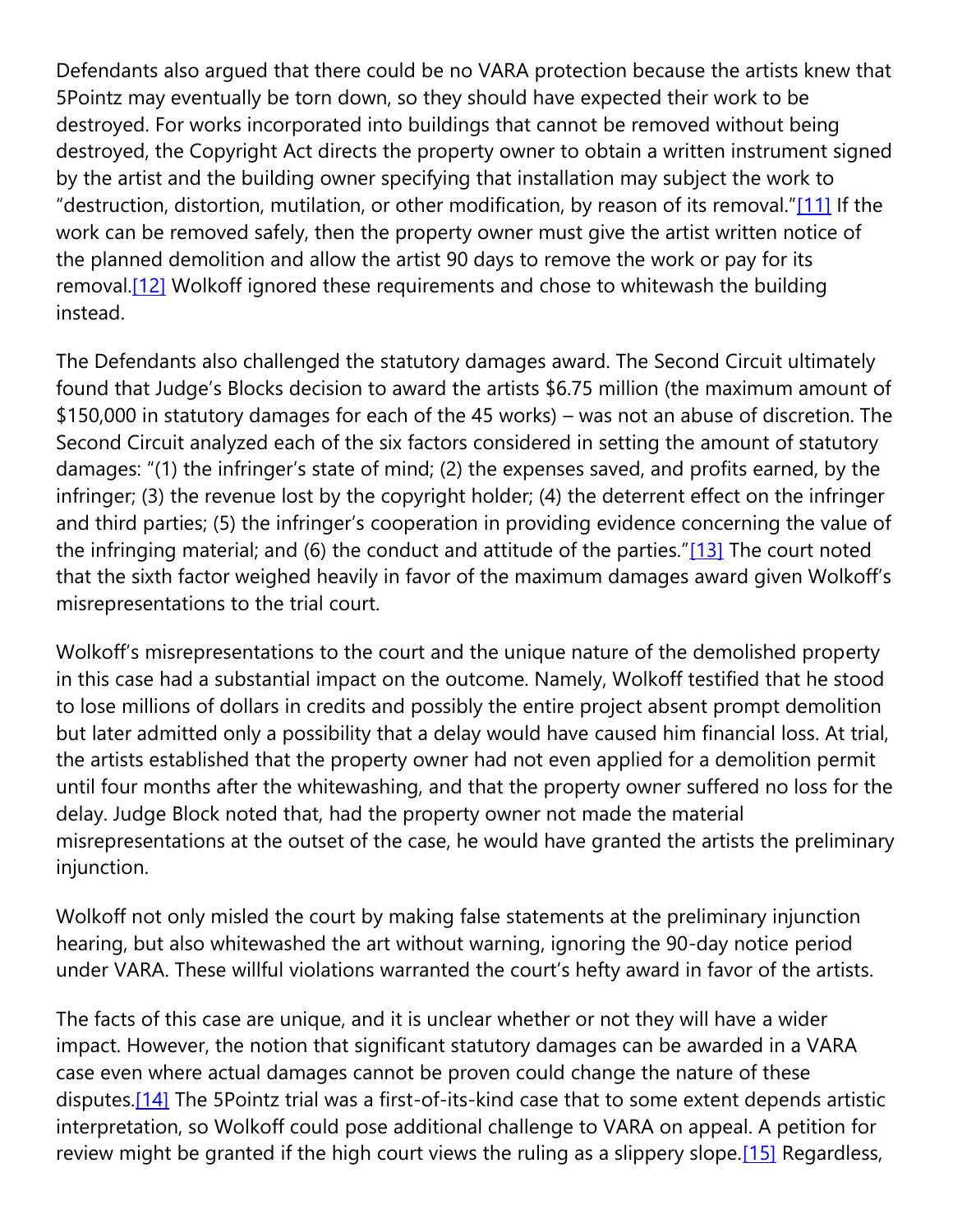the award serves as vindication for Cohen and the other aerosol artists who believe their work should be cherished and protected rather than destroyed.<sup>[16]</sup>

*Libby Merritt is a second-year law student at the Benjamin N. Cardozo School of Law and a Staff Editor at the Cardozo Arts & Entertainment Law Journal. Prior to law school, Libby worked as a paralegal at Frankfurt Kurnit Klein & Selz and obtained a master's degree in public policy from Brown University. Libby is presently interning with Cardozo's Advanced Indie Film Clinic providing pro bono, transactional legal services to independent filmmakers.*

[\[1\]](https://cardozoaelj.com/2020/03/15/graffiti-gains-recognized-stature-in-multi-million-dollar-victory-for-artists/#_ftnref1) Castillo v. G&M Realty L.P., No. 18-498-CV, 2020 WL 826392 at 3 (2d Cir. Feb. 20, 2020).

[\[2\]](https://cardozoaelj.com/2020/03/15/graffiti-gains-recognized-stature-in-multi-million-dollar-victory-for-artists/#_ftnref2) Castillo v. G&M Realty L.P. at 4.

[\[3\]](https://cardozoaelj.com/2020/03/15/graffiti-gains-recognized-stature-in-multi-million-dollar-victory-for-artists/#_ftnref3) 17 U.S.C. § 106(A)

[\[4\]](https://cardozoaelj.com/2020/03/15/graffiti-gains-recognized-stature-in-multi-million-dollar-victory-for-artists/#_ftnref4) 17 U.S.C. § 106A(a)(3)(B).

[\[5\]](https://cardozoaelj.com/2020/03/15/graffiti-gains-recognized-stature-in-multi-million-dollar-victory-for-artists/#_ftnref5) Castillo v. G&M Realty L.P.

[\[6\]](https://cardozoaelj.com/2020/03/15/graffiti-gains-recognized-stature-in-multi-million-dollar-victory-for-artists/#_ftnref6) Amelia Brankov, *Second Circuit Affirms \$6.75 Million Damages Award to 5Pointz Artists*, (February 22, 2020) https://ipandmedialaw.fkks.com/post/102fzev/second-circuitaffirms-6-75-million-damages-award-to-5pointz-artists.

[\[7\]](https://cardozoaelj.com/2020/03/15/graffiti-gains-recognized-stature-in-multi-million-dollar-victory-for-artists/#_ftnref7) Castillo v. G&M Realty L.P. at 13.

[\[8\]](https://cardozoaelj.com/2020/03/15/graffiti-gains-recognized-stature-in-multi-million-dollar-victory-for-artists/#_ftnref8) Castillo v. G&M Realty L.P. at 14.

[\[9\]](https://cardozoaelj.com/2020/03/15/graffiti-gains-recognized-stature-in-multi-million-dollar-victory-for-artists/#_ftnref9) Castillo v. G&M Realty L.P. at 16.

[\[10\]](https://cardozoaelj.com/2020/03/15/graffiti-gains-recognized-stature-in-multi-million-dollar-victory-for-artists/#_ftnref10) Supra note 6.

[ $11$ ] 17 U.S.C. § 2 113(d)(1)(B).

[ $12$ ] 17 U.S.C. § 2 113(d)(2)(B).

[\[13\]](https://cardozoaelj.com/2020/03/15/graffiti-gains-recognized-stature-in-multi-million-dollar-victory-for-artists/#_ftnref13) Castillo v. G&M Realty L.P. at 28.

[\[14\]](https://cardozoaelj.com/2020/03/15/graffiti-gains-recognized-stature-in-multi-million-dollar-victory-for-artists/#_ftnref14) Donn Zaretsky, *5Pointz Ruling Upheld*, The Art Law Blog (February 22, 2020) http://theartlawblog.blogspot.com/2020/02/5pointz-ruling-upheld.html.

[\[15\]](https://cardozoaelj.com/2020/03/15/graffiti-gains-recognized-stature-in-multi-million-dollar-victory-for-artists/#_ftnref15) Ephrat Livni, *5Pointz graffiti has now made an indelible mark on the law and art*, Quartz (February 21, 2020), https://qz.com/1806323/5pointz-graffiti-has-officially-made-a-lastingmark-on-the-law/.